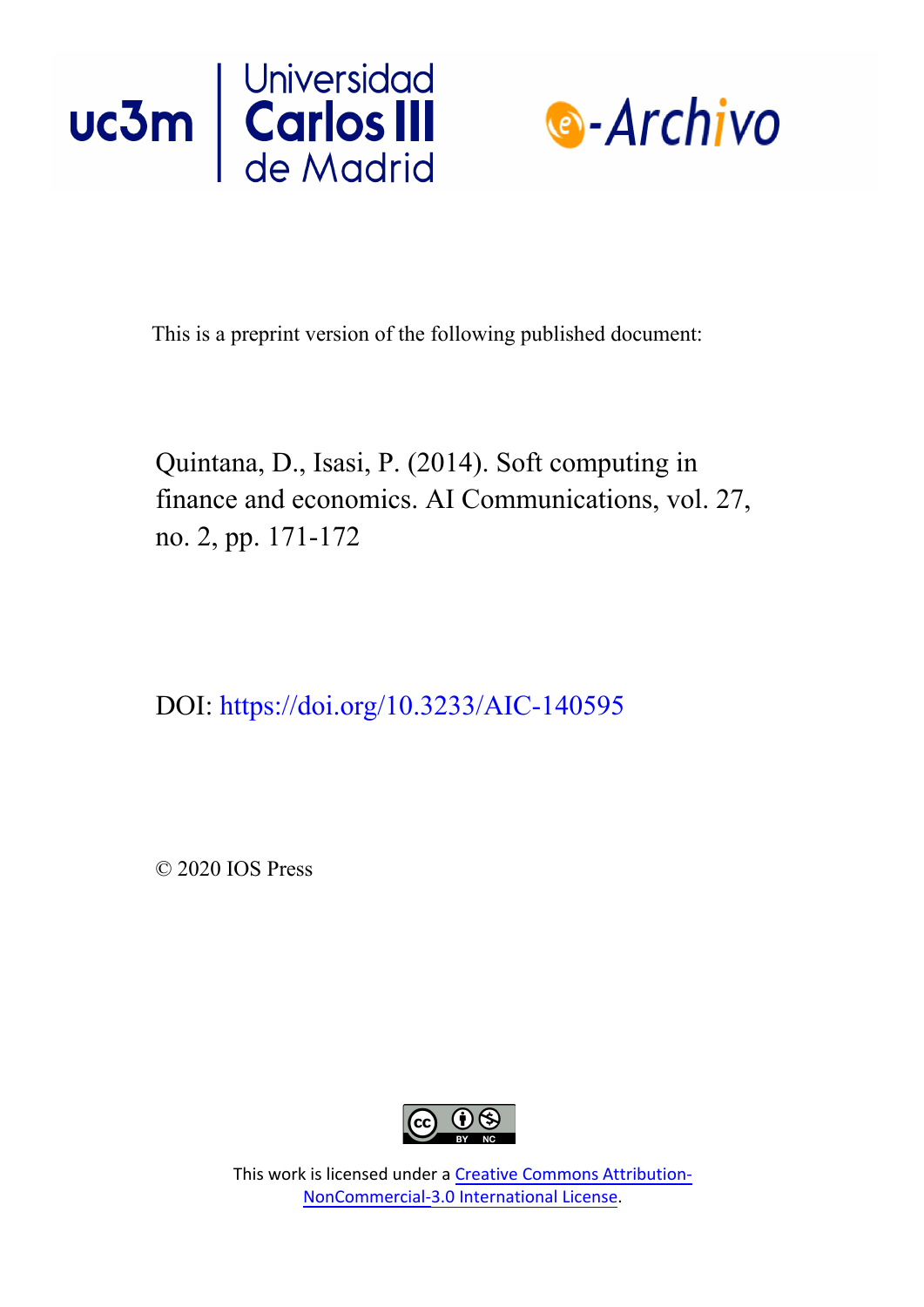# Soft Computing in Finance and Economics

David Quintana <sup>a,∗</sup>, Pedro Isasi <sup>a</sup>

<sup>a</sup> Department of Computer Science, Universidad Carlos III de Madrid, Av. de la Universidad, 30, Leganes, 28913, Spain. E-mail: dquintan@inf.uc3m.es

# 1. Introduction

Finance and economics are areas where problems characterized by uncertainty, vagueness and complexity are the norm. In this environment, analytic solutions do not always provide appropriate solutions. For this reason, during the last few decades, there has been a growing interest in the potential applications of Soft Computing in these fields. The number of journals and conferences that are paying attention to these topics is rising steadily and the use of these techniques by practitioners is getting closer to being the norm, rather than an exception. This interest has led AI Communications to support this special track devoted to the topic.

The term Soft Computing was developed by Lotfi A. Zadeh  $[7,8,9,10]$ , to make reference to a branch of computing likely to have an impact in domains where precise models are too expensive, impractical or unavailable. In his words, unlike in hard computing, the point of departure in soft computing is the thesis that precision and certainty carry a cost and that computation, reasoning and decision making should exploit, wherever possible, the tolerance for imprecision and uncertainty.. The broad areas identified as specially relevant to the field were fuzzy logic, probabilistic reasoning and artificial neural networks. This umbrella covers popular techniques such as roughs sets, genetic algorithms, fuzzy decision trees, bayesian networks, case based reasoning or self organizing maps, among many others.

Standard, hybrid and ensemble versions of these approaches have been successfully used to both tackle real world problems and support theoretical analysis. Some domains where soft computing is making an impact are risk management, agent-based computational economics, experimental economics, financial data mining and engineering, time series forecasting and analysis, portfolio management, auctions, simulation of social processes or the development of trading strategies. The array of potential applications is way too ample to list. Those interested in exploring the field and learning about specific uses might find information in recent surveys [4,5,2,1] or older, but still relevant material [3,6].

## 2. Contents

The special track will introduce very different topics covering all the sets of instruments mentioned above.

The set of papers includes two devoted to classification problems using hybrid fuzzy methods. One of them, focused on bank failure prediction, combines the fuzzy framework with artificial neural networks. The second one introduces a modified fuzzy support vector machine in the domain the credit approval classification.

Two of the mentioned techniques, artificial neural networks and support vector machines, will also be represented in a contribution that benchmarks them against classic econometric models as predictors of spot-prices of the Italian Power Exchange. Support vectors machines, combined with Bayesian statistics are also key elements of a novel approach to rank investment opportunities that will be specially valuable to private equity investors.

There are also three papers that rely of evolutionary computation to address different problems. One of these explores the existence of long memory in financial markets. In this paper the authors study the persistence influence of certain actions

<sup>\*</sup>Corresponding author: First Author, address of first author.